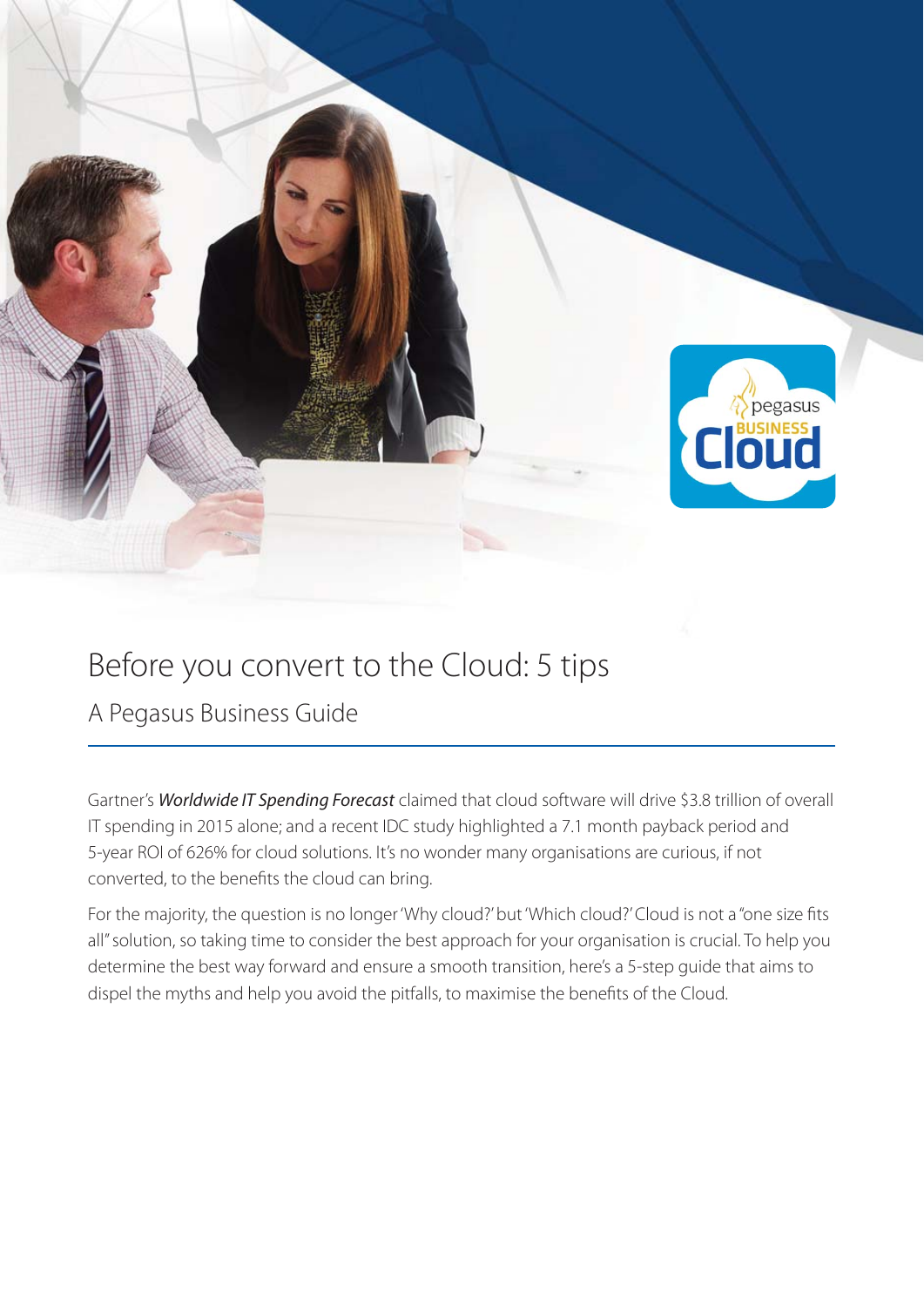## 5 tips to consider before moving to the cloud



**1 31 Are you ready?** Dispelling myths<br>
With any new project, it's important to review your<br>
current infrastructure, applications, skills and resources<br>
in order to establish a benchmark from which to<br>
measure improvement. With any new project, it's important to review your current infrastructure, applications, skills and resources in order to establish a benchmark from which to measure improvement.

SMEs inevitably have fewer resources than their larger counterparts, and arguably have more to gain from moving to a Cloud model. But it's important to ensure that the timing is right. Having established a benchmark, many organisations make the shift to the Cloud when upgrades are due or when new software needs to be introduced, in order to maximise the payback.



Cloud is<br>might b<sub>o</sub><br>spanning<br>an abun Cloud isn't one-size-fits-all, and one company's cloud might be another's downpour. With Cloud options spanning infrastructure, software or platforms, there's an abundance of flexibility and choice. Hybrid approaches, whereby companies adopt a combination of Cloud and on-premise systems, are currently the most prevalent.

Very few organisations are likely to make a wholesale shift to Cloud in the short term. Most opt for a more incremental approach, where a combination of on-premise, software as a service and platform as a service applications are scoped out to fit the unique challenges, requirements and timescales of individual organisations. Testament to this trend is that Gartner predicts that by the end of 2017, half of organisations will have made the shift.



Some of the biggest pitfalls associated with Cloud are perceived to be cost and security.

For companies who have invested in costly data centres and continue to invest in associated maintenance, upgrades, power and air conditioning, the idea of ripping everything out in order to make way for a new way of working can be an uncomfortable concept. The reality is that the millions spent on data centres can almost certainly be re-invested in initiatives which will support a company's competitive position and boost their growth strategy.

Similarly, security concerns have been proved in many cases to be unfounded. Providers have put security at the forefront of their propositions, with data hosted in ISO 27001 accredited data centres, with back-ups to secondary data centres as well as a host of other measures which would rival most on-premise deployments. One recent study found that 94% of SMEs have actually experienced increased security benefits since moving to the cloud.

Of course, it's paramount to apply the same rigour you would apply to an on-premise deployment and ensure expectations are incorporated into SLAs, but for the most part, these are already extremely robust.